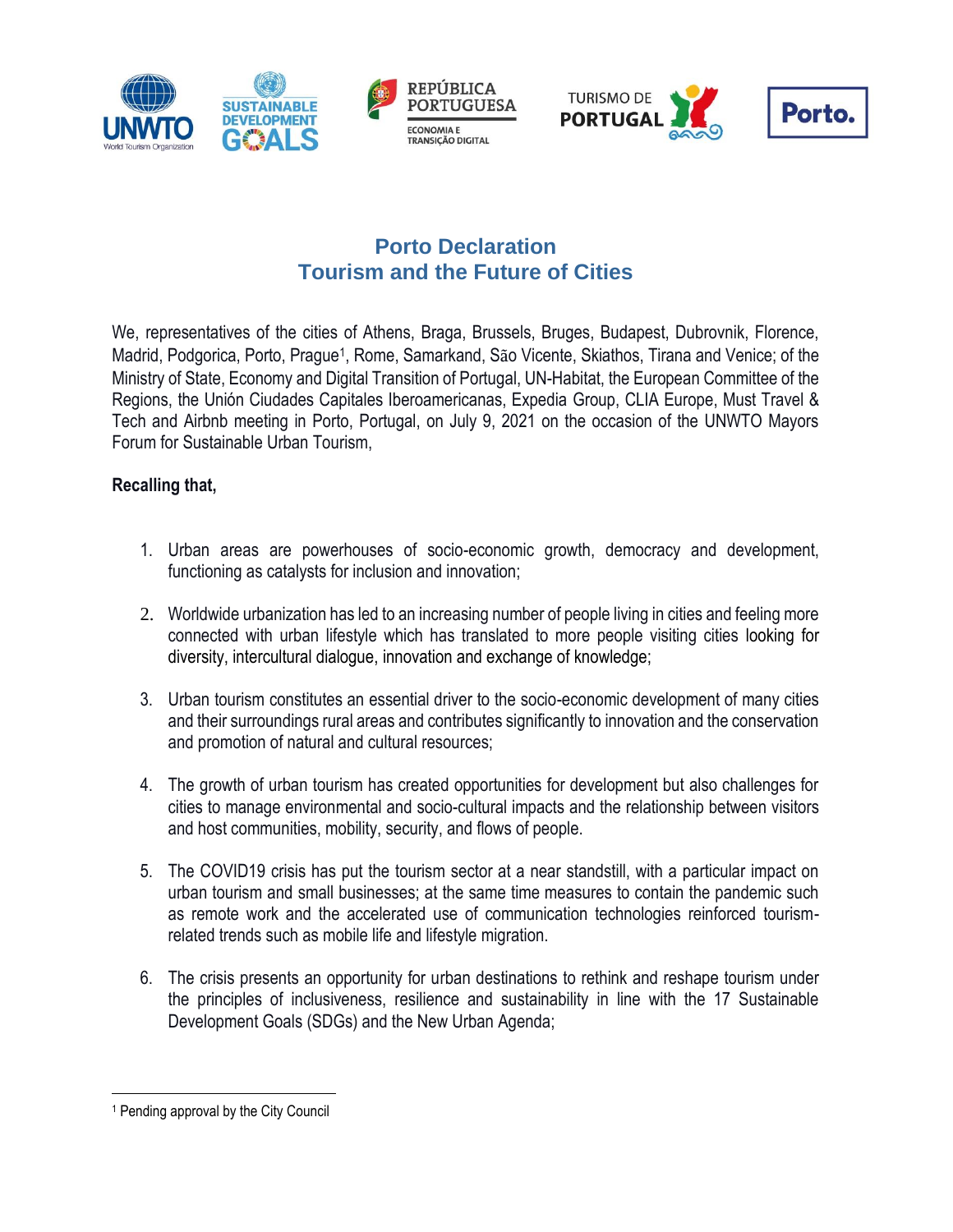





- 7. Collaboration and solidarity between cities are now more crucial than ever to support the recovery of tourism and contribute to create a long-term common vision for sustainable urban tourism.
- 8. The principles of the UNWTO Global Code of Ethics for Tourism call to maximize the sector's benefits while minimizing its potentially negative impact on the environment, cultural heritage, and societies across the globe.

## **Agree to work towards**

- 1. Fostering the inclusion of sustainable tourism in the cities' agenda for recovery as a driver of employment and wealth creation, intercultural exchange, social inclusion and cultural preservation;
- 2. Ensuring that urban tourism policies are aligned with the New Urban Agenda and the 2030 Agenda, namely Goal 11 on "Make cities and human settlements inclusive, safe, resilient and sustainable", making the SDGs the framework to integrate residents, businesses and visitors in the continuum of sustainable urban development;
- 3. Establishing governance models that ensure the full integration and alignment of tourism with the wider urban policy for inclusive sustainable development that commits to principles of leaving no one and no place behind and to the prevention of growing spatial inequalities;
- 4. Fostering collaboration and strategic partnership mechanisms among all relevant stakeholders, including national, regional, and city authorities, private sector, local communities, and visitors; encouraging local discussion by utilizing platforms for residents, working groups and local entrepreneurial ecosystems to increase the integration of local communities in urban tourism planning and value chain.
- 5. Encouraging coordination between national and city governments to better manage urban tourism specially on issues related to housing, the safeguard of small and traditional businesses and flow management.
- 6. Highlighting the importance of education, training and skills advancement in the tourism sector to enhance the socio-economic development of communities and create a highly qualified workforce that underpins the competitiveness of the sector, enhances and protects jobs in the tourism sector;
- 7. Promoting the integration and sharing of big data and technology developments in urban governance, enhanced collection and management of relevant data, and increased access to and use of digital infrastructure in building back better for citizens and visitors alike through the recovery of urban tourism, taking evidence-based decisions on carrying capacity, mobility,